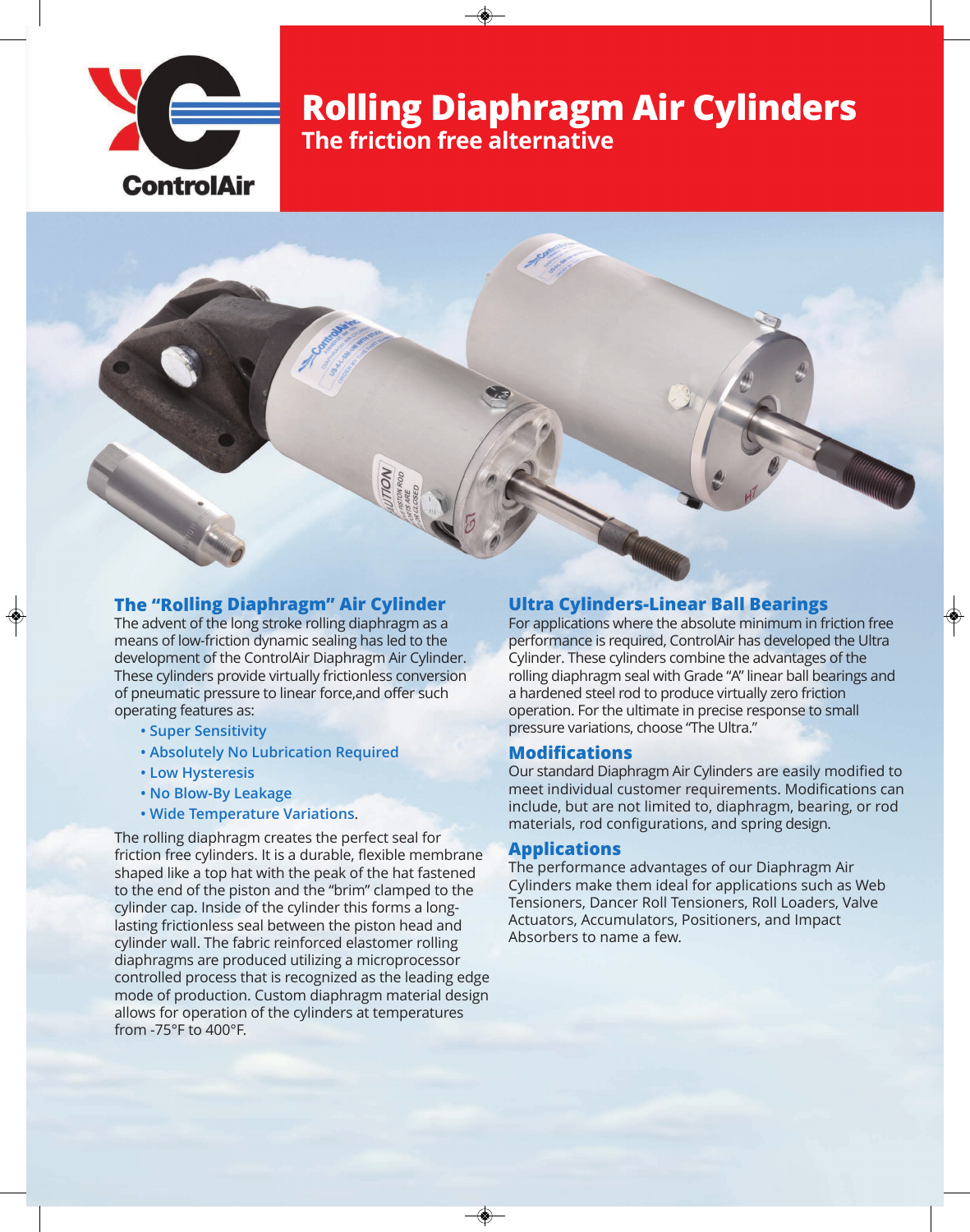# **Operating Parameters**

### **Single Acting Cylinders**

| <b>Standard Ultra</b> |                | (inches) | Cylinder Model Effective Area Equivalent Bore Stroke Initial Spring Spring Rate Weights<br>(inches) | (inches) | Force (lbs.) | (lbs./inch)    | (lbs.) |
|-----------------------|----------------|----------|-----------------------------------------------------------------------------------------------------|----------|--------------|----------------|--------|
| $S-4-$                | $US-4-1$       |          | 2.3                                                                                                 | 1.8      | 9            |                | 1.6    |
| $S-6-L$               | $US-6-1$       | 6        | 2.8                                                                                                 | 7.4      | 9            |                | 2.3    |
| $S-9-S$               |                | 9        | 3.4                                                                                                 | 2.2      | 17           | $\overline{4}$ | 5.3    |
| $S-9-1$               | $US-9-1$       | 9        | 3.4                                                                                                 | 3.0      | 12           |                | 4.0    |
| $S-12-S$              |                | 12       | 3.9                                                                                                 | 2.3      | 18           | 6              | 8.0    |
| $S-12-1$              | $115 - 12 - 1$ | 12       | 3.9                                                                                                 | 3.6      | 18           | 6              | 9.5    |
| $S-16-S$              |                | 16       | 4.5                                                                                                 | 2.6      | 24           | 8              | 11.0   |
| $S-16-1$              | $115 - 16 - 1$ | 16       | 4.5                                                                                                 | 4.2      | 24           | 8              | 12.0   |

#### **Double Acting Cylinders**

|  |  | . . |  |
|--|--|-----|--|
|  |  |     |  |

### **Ordering Information** Use this coding system to order



### **Approximate Forces**

Determining the force generated by a cylinder

**Force = Airline Pressure x Effective Area less Spring Force Effective Area = Cylinder Size**

- **F** = Cylinder Force
- **P** = Working Pressure
- **AE** = Effective Pressure Area
- **FO** = Spring Force at zero stroke
- **K** = Spring Rate
- **S** = Stroke

**Materials** 

**Operating Information** 

|                  | <b>Cylinder Shell</b> Anodized Aluminum (sizes 4-9), Steel (sizes 12-16) |
|------------------|--------------------------------------------------------------------------|
| Head             | Aluminum (sizes 4-16)                                                    |
| Piston           | Aluminum (sizes 4-9), Steel (sizes 12-16)                                |
| Rod              | Chrome Plated Steel                                                      |
| <b>Diaphragm</b> | Neoprene Rubber with Dacron Fabric                                       |

**Pressure** Airline pressures up to 145 psi (10 BAR) **Temperature** -40˚ to 225˚F (-40˚ to 107˚C)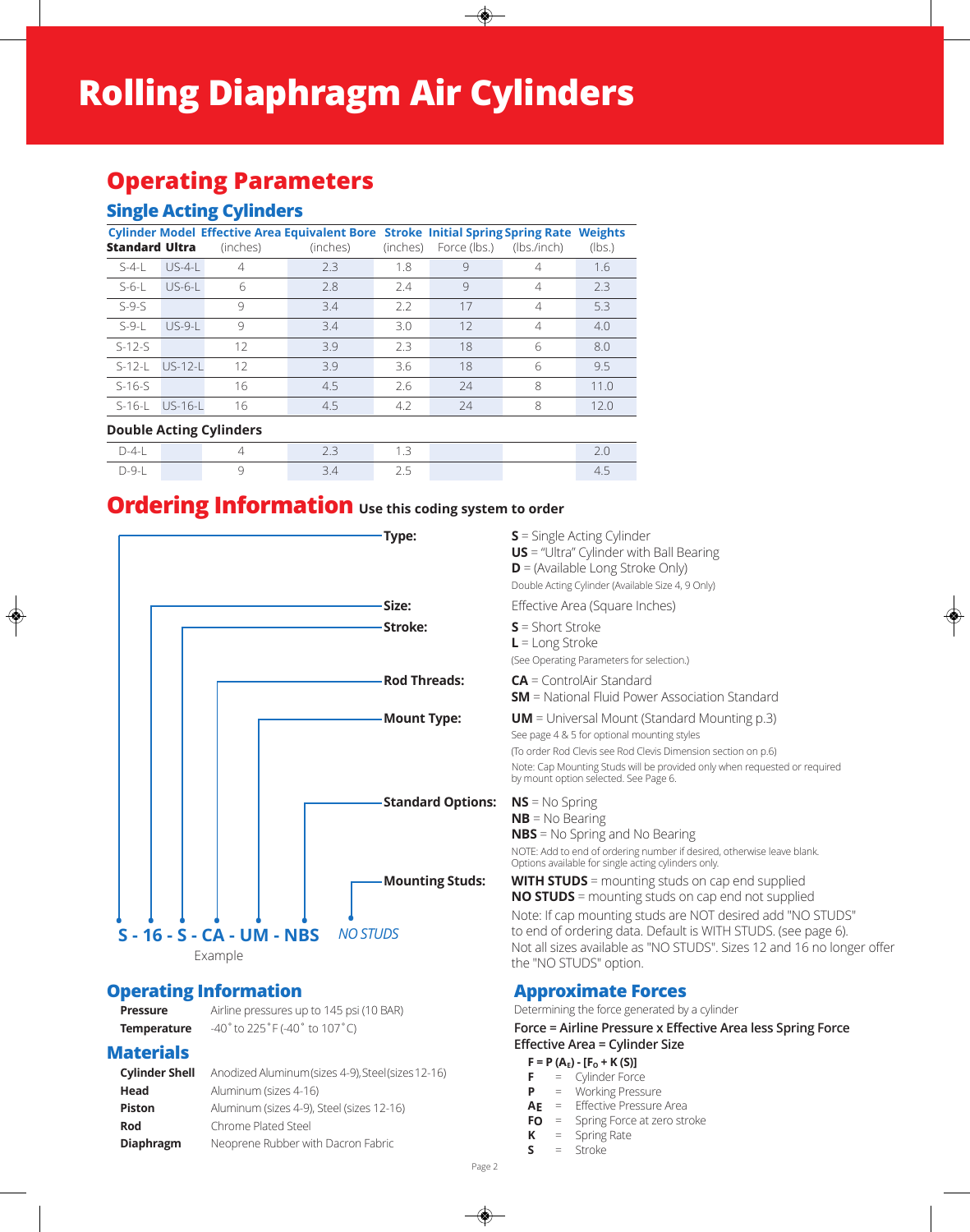### **Standard Diaphragm Air Cylinders**



|         |  |  |  |  |  |  |  |  |  | 1.7 U.U וד.ט וואס דיין וואס דיין וואס דיין בין היין דיין וואס דיין וואס דיין די דיין די דיין די דיין די דיין ד     |  |
|---------|--|--|--|--|--|--|--|--|--|--------------------------------------------------------------------------------------------------------------------|--|
| $S-6-L$ |  |  |  |  |  |  |  |  |  | 6 2.4 5.28 3.27 3.58 1/4npt 2.00 1/4-20 7.22 1.94 .75 3/8-24 7.63 2.69 1/2 6.97 1.69 1.00 7/16-20 7.38             |  |
|         |  |  |  |  |  |  |  |  |  | S-9-S 9 2.2 5.31 3.84 4.25 1/4npt 3.00 7/16-14 7.23 1.92 1.00 1/2-20 7.63 2.92 3/4 7.11 1.80 1.12 3/4-16 7.51      |  |
|         |  |  |  |  |  |  |  |  |  | S-9-L 9 3.0 6.34 3.84 4.25 1/4npt 3.00 7/16-14 8.03 1.69 1.00 1/2-20 8.44 2.69 3/4 7.91 1.57 1.12 3/4-16 8.32      |  |
|         |  |  |  |  |  |  |  |  |  | S-12-S 12 2.3 5.31 4.38 4.79 3/8npt 3.00 7/16-14 7.23 1.92 1.00 1/2-20 7.78 2.92 3/4 7.11 1.80 1.12 3/4-16 7.66    |  |
|         |  |  |  |  |  |  |  |  |  | S-12-L 12 3.6 7.28 4.38 4.79 3/8npt 3.00 7/16-14 9.23 1.95 1.00 1/2-20 9.78 2.95 3/4 9.11 1.83 1.12 3/4-16 9.66    |  |
|         |  |  |  |  |  |  |  |  |  | S-16-S 16 2.6 6.03 4.99 5.40 3/8npt 3.00 1/2-13 8.09 2.06 1.00 1/2-20 8.64 3.06 3/4 7.97 1.94 1.12 3/4-16 8.52     |  |
|         |  |  |  |  |  |  |  |  |  | S-16-L 16 4.2 8.38 4.99 5.40 3/8npt 3.00 1/2-13 10.16 1.78 1.00 1/2-20 10.71 2.78 3/4 10.04 1.66 1.12 3/4-16 10.59 |  |

#### **Double Acting Cylinders**

|  |  |  |  |  |  |  |  |  | D-4-L 4 1.3 4.34 2.71 3.02 1/4npt 2.00 1/4-20 6.32 1.98 .75 3/8-24 6.72 2.73 1/2 6.07 1.73 1.00 7/16-20 6.47  |  |
|--|--|--|--|--|--|--|--|--|---------------------------------------------------------------------------------------------------------------|--|
|  |  |  |  |  |  |  |  |  | D-9-L 9 2.5 6.34 3.84 4.25 1/4npt 3.00 7/16-14 8.03 1.69 1.00 1/2-20 8.44 2.69 3/4 7.91 1.57 1.12 3/4-16 8.32 |  |

#### **Ultra Cylinders with Linear Ball Bearings**

|  |  |  |  |  |  |  |  |  | US-4-L 4 1.8 4.34 2.71 3.02 1/4npt 2.00 1/4-20 6.69 2.35 .75 3/8-24 7.09 3.10 1/2 6.44 2.10 1.00 7/16-20 6.85       |  |
|--|--|--|--|--|--|--|--|--|---------------------------------------------------------------------------------------------------------------------|--|
|  |  |  |  |  |  |  |  |  | US-6-L 6 2.4 5.28 3.27 3.58 1/4npt 2.00 1/4-20 6.69 1.41 75 3/8-24 7.09 2.16 1/2 6.44 1.16 1.00 7/16-20 6.85        |  |
|  |  |  |  |  |  |  |  |  | US-9-L 9 3.0 6.34 3.84 4.25 1/4npt 3.00 7/16-14 8.84 2.50 1.00 1/2-20 9.25 3.50 3/4 8.72 2.38 1.12 3/4-16 9.13      |  |
|  |  |  |  |  |  |  |  |  | US-12-L 12 3.6 7.28 4.38 4.79 3/8npt 3.00 7/16-14 8.85 1.57 1.00 1/2-20 9.38 2.57 3/4 8.73 1.45 1.12 3/4-16 9.26    |  |
|  |  |  |  |  |  |  |  |  | US-16-L 16 4.2 8.38 4.99 5.40 3/8npt 3.00 1/2-13 11.16 2.78 1.00 1/2-20 11.69 3.78 3/4 11.04 2.66 1.12 3/4-16 11.57 |  |

Shown in inches

### **The Inside Story on ControlAir Diaphragm Air Cylinders**

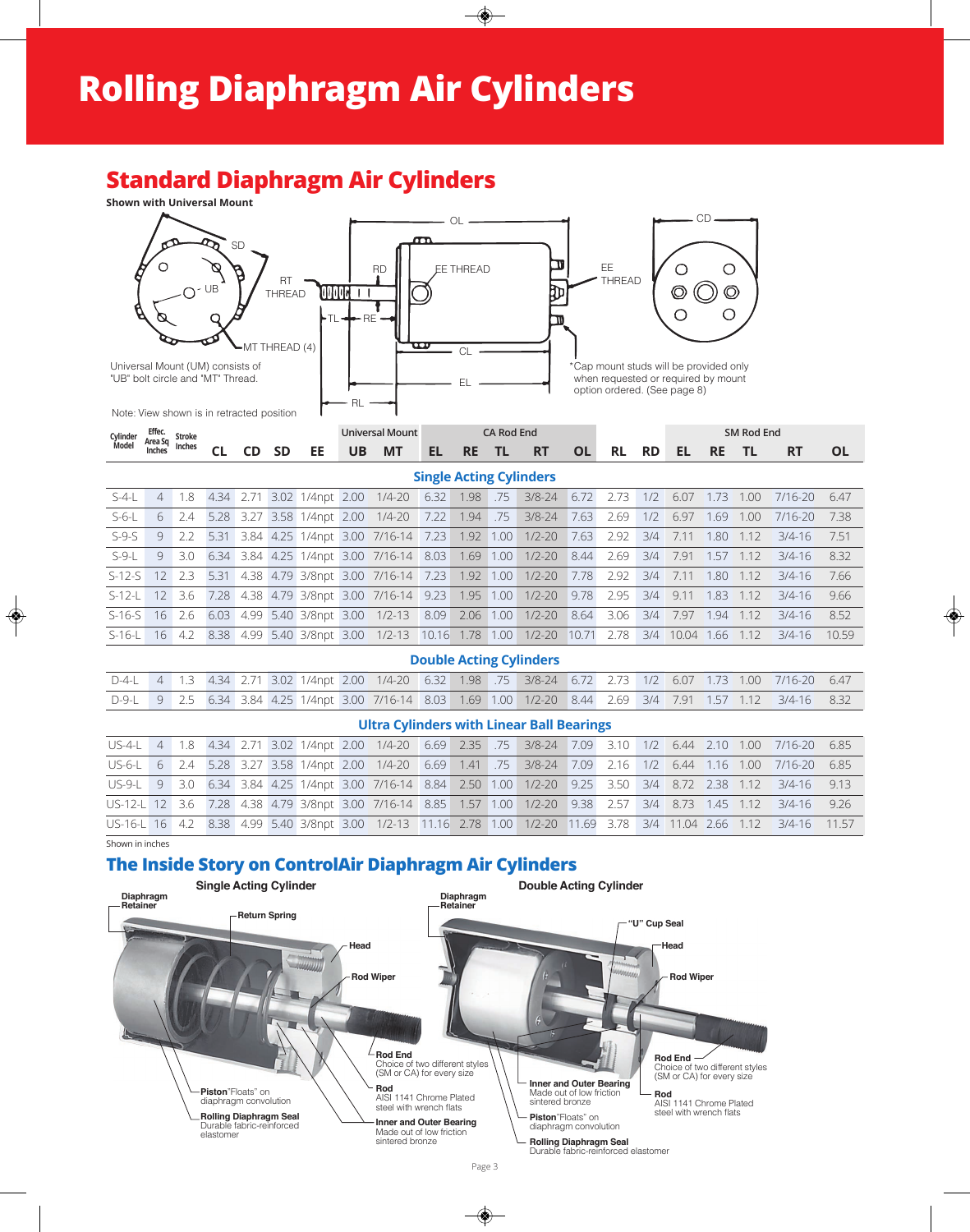# **Clevis Bracket Stud / Clevis Bracket Mount**

### **Dimensions**

| Cylinder |           |              |           |      | <b>CA Rod End</b><br><b>SM Rod End</b> |           |           |                                                  |           |           |           |            |     |      |      |      |       |      |
|----------|-----------|--------------|-----------|------|----------------------------------------|-----------|-----------|--------------------------------------------------|-----------|-----------|-----------|------------|-----|------|------|------|-------|------|
| Model    | <b>CL</b> | EE           | <b>RD</b> | B    | <b>RL</b>                              | <b>RE</b> | <b>XD</b> | <b>RT</b>                                        | <b>RL</b> | <b>RE</b> | <b>XD</b> | <b>RT</b>  |     | н    | L    | G    | A     | F    |
|          |           |              |           |      |                                        |           |           | <b>Single Acting Cylinders</b>                   |           |           |           |            |     |      |      |      |       |      |
| $S-4-L$  | 4.34      | $1/4$ npt    | 1/2       | .625 | 2.73                                   | 1.98      | 8.45      | $3/8 - 24$                                       | 2.73      | 1.73      | 8.20      | 7/16-20    | 1/4 | 2.38 | 3.12 | 1.38 | 2.125 | .93  |
| $S-6-L$  | 5.28      | $1/4$ npt    | 1/2       | .625 | 2.69                                   | 1.94      | 9.35      | $3/8 - 24$                                       | 2.69      | 1.69      | 9.09      | 7/16-20    | 1/4 | 2.38 | 3.12 | 1.38 | 2.125 | .93  |
| $S-9-S$  | 5.31      | $1/4$ npt    | 3/4       | .750 | 2.92                                   | 1.92      | 9.98      | $1/2 - 20$                                       | 2.92      | 1.80      | 9.86      | $3/4 - 16$ | 1/4 | 3.00 | 4.00 | 1.69 | 2.750 | .99  |
| $S-9-L$  | 6.34      | $1/4$ npt    | 3/4       | .750 | 2.69                                   | 1.69      | 10.80     | $1/2 - 20$                                       | 2.69      | 1.57      | 10.67     | $3/4 - 16$ | 1/4 | 3.00 | 4.00 | 1.69 | 2.750 | .99  |
| $S-12-S$ | 5.31      | $3/8$ npt    | 3/4       | .750 | 2.92                                   | 1.92      | 10.23     | $1/2 - 20$                                       | 2.92      | 1.80      | 10.11     | $3/4 - 16$ | 1/2 | 3.00 | 4.00 | 1.75 | 3.00  | 1.24 |
| $S-12-L$ | 7.28      | $3/8$ npt    | 3/4       | .750 | 2.95                                   | 1.95      | 12.23     | $1/2 - 20$                                       | 2.95      | 1.83      | 12.11     | $3/4 - 16$ | 1/2 | 3.00 | 4.00 | 1.75 | 3.00  | 1.24 |
| $S-16-S$ | 6.03      | $3/8$ npt    | 3/4       | .750 | 3.06                                   | 2.06      | 11.09     | $1/2 - 20$                                       | 3.06      | 1.94      | 10.97     | $3/4 - 16$ | 1/2 | 3.00 | 4.00 | 1.75 | 3.00  | 1.24 |
| $S-16-L$ | 8.38      | 3/8 npt      | 3/4       | .750 | 2.78                                   | 1.78      | 13.16     | $1/2 - 20$                                       | 2.78      | 1.66      | 13.03     | $3/4 - 16$ | 1/2 | 3.00 | 4.00 | 1.75 | 3.00  | 1.24 |
|          |           |              |           |      |                                        |           |           | <b>Double Acting Cylinders</b>                   |           |           |           |            |     |      |      |      |       |      |
| $D-4-L$  | 4.34      | $1/4$ npt    | 1/2       | .625 | 2.73                                   | 1.98      | 8.45      | $3/8 - 24$                                       | 2.73      | 1.73      | 8.20      | 7/16-20    | 1/4 | 2.38 | 3.12 | 1.38 | 2.125 | .93  |
| $D-9-L$  | 6.43      | $1/4$ npt    | 3/4       | .750 | 2.69                                   | 1.69      | 10.76     | $1/2 - 20$                                       | 2.69      | 1.57      | 10.67     | $3/4 - 16$ | 1/4 | 3.00 | 4.00 | 1.69 | 2.750 | .99  |
|          |           |              |           |      |                                        |           |           | <b>Ultra Cylinders with Linear Ball Bearings</b> |           |           |           |            |     |      |      |      |       |      |
| $US-4-L$ | 4.34      | $1/4$ npt    | 1/2       | .625 | 3.10                                   | 2.35      | 8.82      | $3/8 - 24$                                       | 3.10      | 2.10      | 8.57      | 7/16-20    | 1/4 | 2.38 | 3.12 | 1.38 | 2.125 | .93  |
| $US-6-L$ | 5.28      | $1/4$ npt    | 1/2       | .625 | 2.16                                   | 1.41      | 8.82      | $3/8 - 24$                                       | 2.16      | 1.16      | 8.57      | 7/16-20    | 1/4 | 2.38 | 3.12 | 1.38 | 2.125 | .93  |
| $US-9-L$ |           | 6.34 1/4 npt | 3/4       | .750 | 3.50                                   | 2.50      | 11.60     | $1/2 - 20$                                       | 3.50      | 2.38      | 11.47     | $3/4 - 16$ | 1/4 | 3.00 | 4.00 | 1.69 | 2.750 | .99  |

US-12-L 7.28 3/8 npt 3/4 .750 2.57 1.57 11.85 1/2-20 2.57 1.45 11.73 3/4-16 1/2 3.00 4.00 1.75 3.00 1.24 US-16-L 8.38 3/8 npt 3/4 .750 3.78 2.78 14.16 1/2-20 3.78 2.66 14.04 3/4-16 1/2 3.00 4.00 1.75 3.00 1.24

**Model Numbering**

| <b>Model</b>   | Cylinder Clevis Bracket Clevis Bracket<br><b>Stud P/N</b> | <b>Mount P/N</b> |
|----------------|-----------------------------------------------------------|------------------|
| $S-4-$         | $4-CBS$                                                   | 4-CBM            |
| $S-6-L$        | 6-CBS                                                     | 6-CBM            |
| $S-9-S$        | 9-CBS                                                     | 9-CBM            |
| $S-9-L$        | 9-CBS                                                     | 9-CBM            |
| $S-12-S$       | $12-CBS$                                                  | 12-CBM           |
| $S-12-$        | $12$ -CBS                                                 | $12$ -CBM        |
| $S-16-S$       | $16$ -CBS                                                 | 16-CBM           |
| $S-16-L$       | $16$ -CBS                                                 | 16-CBM           |
| $D-4-1$        | $4-CBS$                                                   | $4$ -CBM         |
| $D-9-1$        | 9-CBS                                                     | 9-CBM            |
| US-4-L         | 4-CBS                                                     | $4$ -CBM         |
| $US-6-L$       | 6-CBS                                                     | 6-CBM            |
| $US-9-L$       | 9-CBS                                                     | 9-CBM            |
| $US-12-$       | $12$ -CBS                                                 | 12-CBM           |
| <b>US-16-L</b> | $16$ -CBS                                                 | 16-CBM           |



I

Note: Mounts ordered as separate items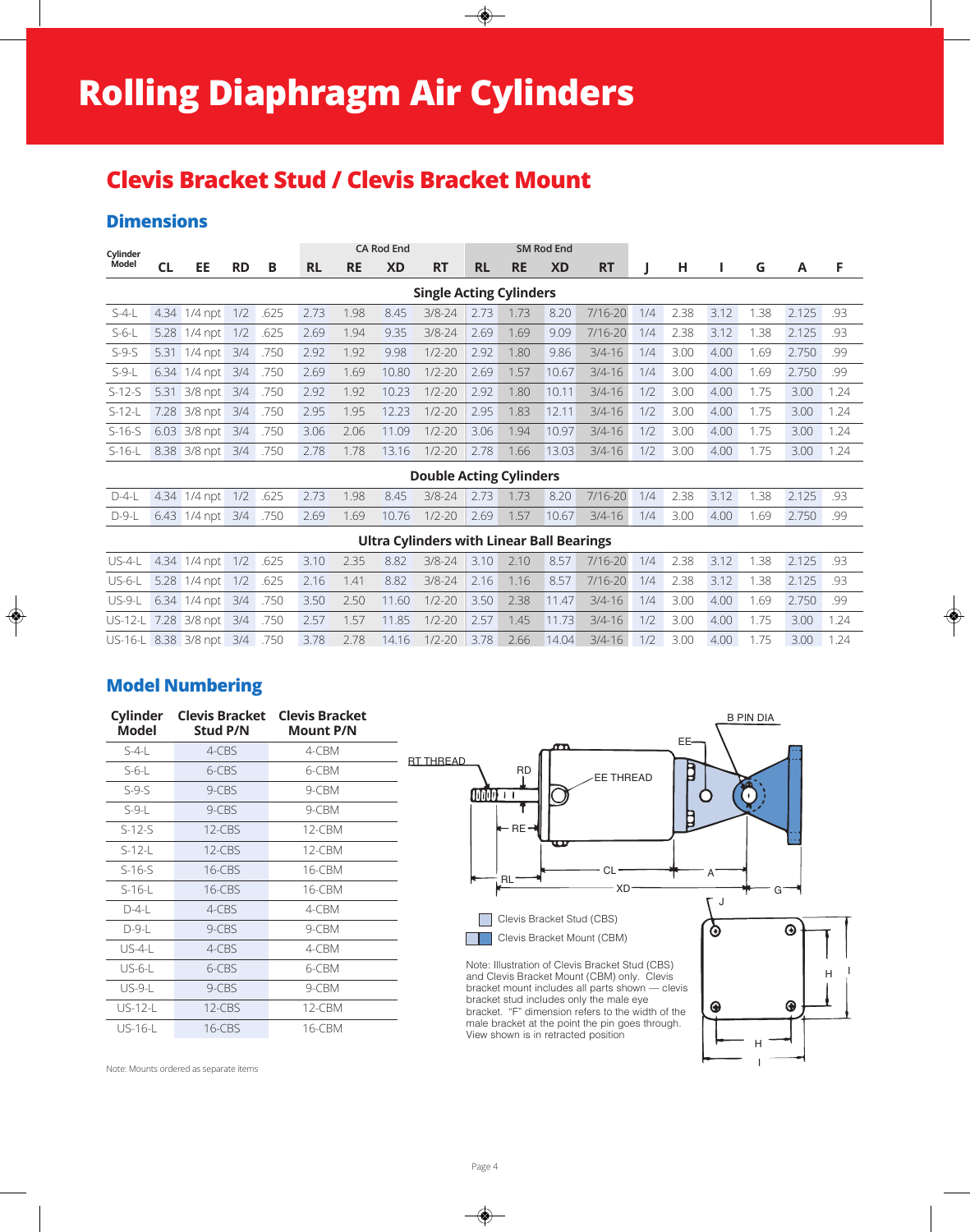# **Rolling Diaphragm Air Cylinders**

### **Foot Mount**

| Cylinder | Foot<br>Mount                                                                                               |      |             |       |      |      |       |                                |      |      | <b>CA Rod End</b>                                |       |           |       |      |      | <b>SM Rod End</b> |           |           |
|----------|-------------------------------------------------------------------------------------------------------------|------|-------------|-------|------|------|-------|--------------------------------|------|------|--------------------------------------------------|-------|-----------|-------|------|------|-------------------|-----------|-----------|
| Model    | P/N                                                                                                         | Α    | В           | C     | D    | Е    | F     | G                              | TL   | X    | <b>RT</b>                                        | XA    | <b>ZB</b> | н     | ΤL   | X    | <b>RT</b>         | <b>XA</b> | <b>ZB</b> |
|          |                                                                                                             |      |             |       |      |      |       | <b>Single Acting Cylinders</b> |      |      |                                                  |       |           |       |      |      |                   |           |           |
| $S-4-L$  | 4-FM<br>1.125<br>1.500<br>.312<br>2.625<br>$3/8 - 24$<br>7.94<br>.380<br>2.00<br>.88<br>7.44<br>.75<br>7.41 |      |             |       |      |      |       |                                |      |      |                                                  |       |           |       | 1.00 | 2.41 | 7/16-20           | 7.19      | 7.69      |
| $S-6-L$  | 6-FM                                                                                                        | .380 | 1.125       | .500  | .312 | 2.00 | 2.625 | .88                            | .75  | 2.38 | $3/8 - 24$                                       | 8.35  | 8.84      | 7.53  | 1.00 | 2.38 | 7/16-20           | 8.10      | 8.59      |
| $S-9-S$  | 9-FM                                                                                                        | .500 | 1.625       | 2.375 | .562 | 3.00 | 4.00  | 2.75                           | 1.00 | 2.24 | $1/2 - 20$                                       | 8.86  | 9.67      | 8.56  | 1.12 | 2.24 | $3/4 - 16$        | 8.74      | 9.55      |
| $S-9-L$  | 9-FM                                                                                                        | .500 | 1.625 2.375 |       | .562 | 3.00 | 4.00  | 2.75                           | 1.00 | 2.06 | $1/2 - 20$                                       | 9.67  | 10.41     | 9.59  | 1.12 | 2.06 | $3/4 - 16$        | 9.55      | 10.28     |
| $S-12-S$ | 12-FM                                                                                                       | .500 | 1.625       | 2.375 | 562  | 3.00 | 4.00  | 2.75                           | 1.00 | 2.30 | $1/2 - 20$                                       | 8.86  | 9.68      | 8.56  | 1.12 | 2.30 | $3/4 - 16$        | 8.73      | 9.56      |
| $S-12-L$ | 12-FM                                                                                                       | .500 | 1.625       | 2.375 | .562 | 3.00 | 4.00  | 2.75                           | 1.00 | 2.33 | $1/2 - 20$                                       | 10.86 | 11.68     | 10.53 | 1.12 | 2.33 | $3/4 - 16$        | 10.73     | 11.48     |
| $S-16-S$ | 16-FM                                                                                                       | .500 | 1.625       | 2.375 | 562  | 3.00 | 4.00  | 2.75                           | 1.00 | 2.31 | $1/2 - 20$                                       | 9.72  | 10.54     | 9.28  | 1.12 | 2.34 | $3/4 - 16$        | 9.59      | 10.34     |
| $S-16-L$ | 16-FM                                                                                                       | .500 | 1.625       | 2.375 | 562  | 3.00 | 4.00  | 2.75                           | 1.00 | 2.16 | $1/2 - 20$                                       | 11.78 | 12.53     | 11.62 | 1.12 | 2.16 | $3/4 - 16$        | 11.66     | 12.40     |
|          |                                                                                                             |      |             |       |      |      |       | <b>Double Acting Cylinders</b> |      |      |                                                  |       |           |       |      |      |                   |           |           |
| $D-4-L$  | 4-FM                                                                                                        | .380 | 1.125       | 1.500 | .312 | 2.00 | 2.625 | 1.88                           | .75  | 2.41 | $3/8 - 24$                                       | 7.44  | 7.94      | 6.59  | 1.00 | 2.41 | $7/16 - 20$       | 7.19      | 7.69      |
| $D-9-L$  | 9-FM                                                                                                        | .500 | 1.625       | 2.375 | .562 | 3.00 | 4.00  | 2.75                           | 1.00 | 2.99 | $1/2 - 20$                                       | 9.67  | 10.41     | 9.59  | 1.12 | 2.06 | $3/4 - 16$        | 9.55      | 10.28     |
|          |                                                                                                             |      |             |       |      |      |       |                                |      |      | <b>Ultra Cylinders with Linear Ball Bearings</b> |       |           |       |      |      |                   |           |           |

| $\bigcup$ S-4-I | $4-FM$ |  |  |  |  |  |  |  | .380 1.125 1.500 .312 2.00 2.625 1.88 .75 2.72 3/8-24 7.81 8.30 6.59 1.00 2.78 7/16-20 7.56 8.06     |  |
|-----------------|--------|--|--|--|--|--|--|--|------------------------------------------------------------------------------------------------------|--|
| $US-6-1$        | 6-FM   |  |  |  |  |  |  |  | .380 1.125 1.500 .312 2.00 4.00 1.88 .75 1.78 3/8-24 7.82 8.30 7.53 1.00 1.85 7/16-20 7.57 8.06      |  |
| $ JS-9- $       | $9-FM$ |  |  |  |  |  |  |  | 500 1.625 2.375 562 3.00 4.00 2.75 1.00 3.00 1/2-20 10.48 11.21 9.59 1.12 2.87 3/4-16 10.36 11.09    |  |
| $US-12-1$ 12-FM |        |  |  |  |  |  |  |  | .500 1.625 2.375 .562 3.00 4.00 2.75 1.00 2.07 1/2-20 11.41 11.30 10.53 1.12 1.95 3/4-16 10.35 11.40 |  |
| $US-16-1$ 16-FM |        |  |  |  |  |  |  |  | .500 1.625 2.375 .562 3.00 4.00 2.75 1.00 3.28 1/2-20 12.78 13.53 11.62 1.12 3.16 3/4-16 12.66 13.40 |  |

Note: Mounts ordered as separate items.



Foot Mount (FM)

Note: Illustration of footmount only. View shown is in retracted position.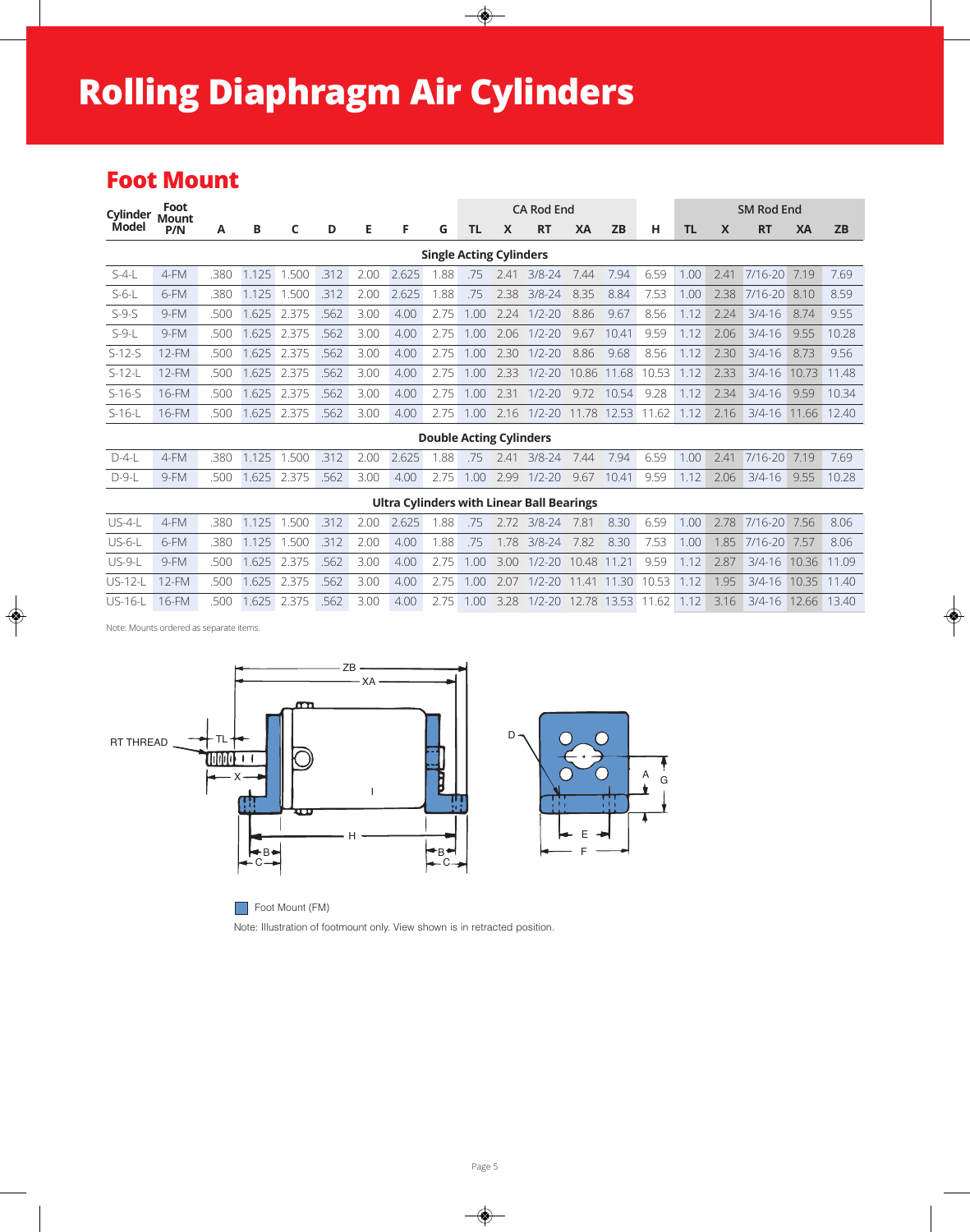# **Rolling Diaphragm Air Cylinders**

### **Rod Clevis Mount**

Two styles available to match rod thread–CA or SM. Must be ordered as a separate item.

### **Dimensions (Inches)**

|                                 | $4-L$       | $6-L$      | $9-S$       | $9-L$      | $12-S$      | $12-L$     | $16-S$      | $16-L$     |
|---------------------------------|-------------|------------|-------------|------------|-------------|------------|-------------|------------|
| <b>CA - ControlAir Standard</b> |             |            |             |            |             |            |             |            |
| (CT) Clevis Thread              | $3/8 - 24$  | $3/8 - 24$ | $1/2 - 20$  | $1/2 - 20$ | $1/2 - 20$  | $1/2 - 20$ | $1/2 - 20$  | $1/2 - 20$ |
| (CE) Clevis Extension           | $1 - 15/16$ | 1-15/16    | $1 - 15/16$ | 1-15/16    | $1 - 15/16$ | 1-15/16    | $1 - 15/16$ | 1-15/16    |
| (PS) Pin Spacing                | 1.25        | 1.25       | 1.25        | 1.25       | 1.25        | 1.25       | 1.25        | 1.25       |
| (CW) Clevis Width               | 1.38        | 1.38       | 1.38        | 1.38       | 1.38        | 1.38       | 1.38        | 1.38       |
| (CB) Clevis Gap                 | .56         | .56        | .56         | .56        | .56         | .56        | .56         | .56        |
| (CD) Pin Diameter 1/2           | 1/2         | 1/2        | 1/2         | 1/2        | 1/2         | 1/2        | 1/2         | 1/2        |
| (NH) Nut Height                 | 7/32        | 7/32       | 5/16        | 5/16       | 5/16        | 5/16       | 5/16        | 5/16       |
| (ND) Width Across Flats         | 9/16        | 9/16       | 3/4         | 3/4        | 3/4         | 3/4        | 3/4         | 3/4        |

#### **SM –-\*NFPA Standard**

| (CT) Clevis Thread      | 7/16-20     | 7/16-20     | $3/4 - 16$ | $3/4 - 16$ | $3/4 - 16$ | 3/4-16    | $3/4 - 16$ | $3/4 - 16$ |  |
|-------------------------|-------------|-------------|------------|------------|------------|-----------|------------|------------|--|
| (CE) Clevis Extension   | $1 - 15/16$ | $1 - 15/16$ | $2 - 3/8$  | $2 - 3/8$  | $2 - 3/8$  | $2 - 3/8$ | $2 - 3/8$  | $2 - 3/8$  |  |
| (PS) Pin Spacing        | 1.25        | 1.25        | 1.25       | 1.25       | 1.25       | 1.25      | 1.25       | 1.25       |  |
| (CW) Clevis Width       | 1.38        | 1.38        | 2.50       | 2.50       | 2.50       | 2.50      | 2.50       | 2.50       |  |
| (CB) Clevis Gap         | .56         | .56         | 1.25       | 1 25       | 1.25       | 1 25      | 1.25       | 1.25       |  |
| (CD) Pin Diameter       | 1/2         | 1/2         | 3/4        | 3/4        | 3/4        | 3/4       | 3/4        | 3/4        |  |
| (NH) Nut Height         | 1/4         | 1/8         | 27/64      | 27/64      | 27/64      | 27/64     | 27/64      | 27/64      |  |
| (ND) Width Across Flats | 11/16       | 11/16       | $1 - 1/8$  | $1 - 1/8$  | $1 - 1/8$  | $1 - 1/8$ | $1 - 1/8$  | $1 - 1/8$  |  |



Note: Illustration shown attached to rod.

#### **Ordering Information** Example:  $\frac{12}{(1)} - \frac{CA - RC}{(2)}$ **(1) (2) (3)**

| (1) Cylinder Size: | (2) Rod End Thread Size: | (3) Mount Type:  |
|--------------------|--------------------------|------------------|
| Area in sq. in.    | CA (ControlAir Standard) | RC indicates     |
| 4, 5, 9, 12, 16    | SM (NFPA Standard)       | Rod Clevis Mount |

## **Cylinder Cap End Mounting Studs**

Cap end mounting studs are supplied when required by mount accessory selected (Clevis Bracket Stud, Clevis Bracket Mount, Foot Mount) or when specifically requested by customer (WITH STUDS). If mounting studs on the cap end are NOT desired add "NO STUDS" to end of ordering data. Not all sizes available as "NO STUDS". Sizes 12 and 16 no longer offer the "NO STUDS" option.

|                                |                |                       |                          |                         | <b>Cylinder Size</b> |             |             |             |
|--------------------------------|----------------|-----------------------|--------------------------|-------------------------|----------------------|-------------|-------------|-------------|
|                                | $4-L$          | $6 - L$               | $9-S$                    | $9 - L$                 | $12-S$               | $12-L$      | $16-S$      | $16-L$      |
| # Cap Studs                    | $\overline{2}$ | $\overline{2}$        | 4                        | $\overline{\mathbf{4}}$ | 4                    | 4           | 4           | 4           |
| (BC) Bolt Circle of Studs      | $1 - 5/16$     | $1 - 1/2$             | $\overline{\phantom{0}}$ | $\mathcal{P}$           | $2 - 5/16$           | $2 - 5/16$  | $2 - 5/16$  | $2 - 5/16$  |
| (HS) Height of Studs           | 5/8            | 5/8                   | 5/8                      | 5/8                     | 5/8                  | 5/8         | 5/8         | 5/8         |
| (SS) Stud Size                 |                | $1/4 - 20$ $1/4 - 20$ | $1/4 - 20$ $1/4 - 20$    |                         | $1/4 - 20$           | $1/4 - 20$  | $3/8 - 16$  | $3/8 - 16$  |
| (BD) Boss Diameter             | 11/16 11/16    |                       | 11/16 11/16              |                         | 1                    |             |             |             |
| (BH) Boss Height               | 13/32          | 13/32                 | 13/32 13/32              |                         | 17/32                | 17/32       | 17/32       | 17/32       |
| (BR) Bolt Circle Retainer Nuts | $1 - 3/8$      | $1 - 3/8$             | $1 - 3/8$                | $1 - 3/8$               | 1-11/16              | $1 - 11/16$ | $1 - 11/16$ | $1 - 11/16$ |
| (AN) Angle (Degrees)           | 90             | 90                    | 45                       | 45                      | 45                   | 45          | 45          | 45          |

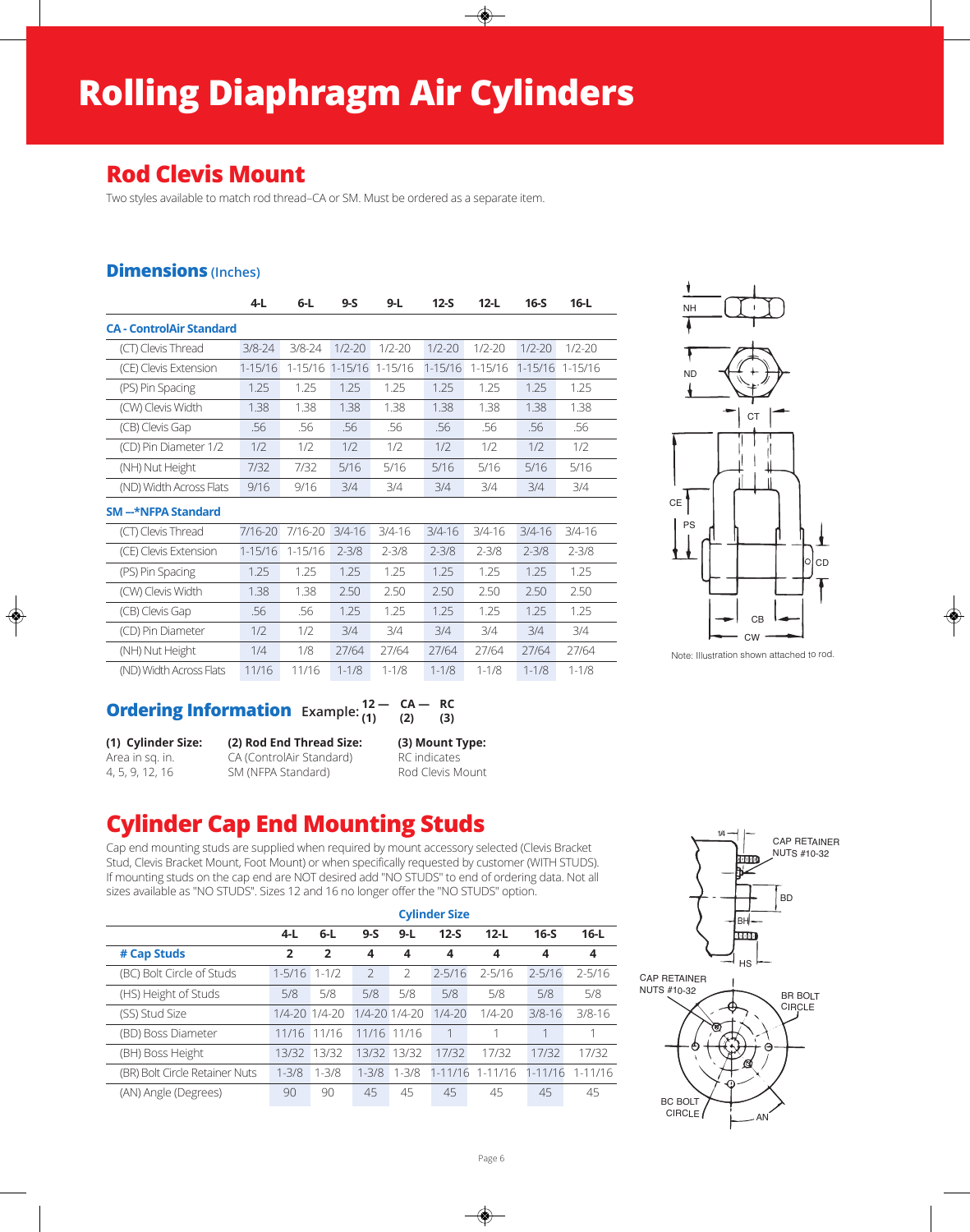## **Mini Mights**

The MiniMights offer the same friction free performance as ControlAir's larger sized diaphragm air cylinders. These cylinders are highly sensitive with low hysteresis. They are available with threaded or unthreaded rod ends, flush or extended.

| <b>Specifications</b>          | $MM-1$<br>349-180-007 | $MM-2$<br>349-180-009 |
|--------------------------------|-----------------------|-----------------------|
| Stroke                         | 0.70"                 | 0.70"                 |
| <b>Effective Pressure Area</b> | 0.384 sq. in.         | 0.384 sq. in.         |
| <b>Bore</b>                    | 0.7"                  | 0.7"                  |
| Spring Load ("0" Stroke)       | $2$ lbs.              | $2$ lbs.              |
| Spring Load (Max Stroke)       | $7$ lbs.              | $7$ lbs.              |
| Max Operating Pressure         | 125 psi               | 125 psi               |
| <b>Dimensions</b>              |                       |                       |
|                                | 2.81"                 | 2.81"                 |
| N                              | 0.438"                | 0.438"                |
| W                              | 15/16"                | 15/16"                |
| $\Box$                         | 7/8"                  | 7/8"                  |
| Nose Mount Thread Size         | 1/2"-20 UNF           | 1/2"-20 UNF           |
| Rod Diameter                   | 1/4"                  | 1/4"                  |
| Rod Extension                  | Flush                 | 3/4"                  |
| Rod Thread                     |                       | 1/4"-28 UNF           |
| Pipe Connection                | 1/8"-27 NPSF          | 1/8"-27 NPSF          |



Materials: Aluminum Alloy Cylinder, Polyester Fabric Reinforced Nitrile Diaphragm, Treated Steel Rod, Music Wire Spring, Sintered Bronze Bearing.

## **Compact Cylinders**

Materials: Diecast aluminum cylinder and machined and anodized aluminum end cap. Chrome plated carbon steel rod. Oil impregnated bronze bearing. Polyester fabric reinforced Nitrile diaphragm. Music wire spring.

|                                | Part No.               | Part No.           |
|--------------------------------|------------------------|--------------------|
| <b>Specifications</b>          | 139-190-002            | 139-190-001        |
| Stroke                         | 1"                     | $1 \frac{3}{4}$ "  |
| <b>Effective Pressure Area</b> | $1.7$ in. <sup>2</sup> | $1.7$ in. $2$      |
| Dimension A                    | $2^{29}$               | $32\frac{1}{2}$    |
| Bore Equivalent                | 15"                    | 15"                |
| Spring Load ("0" Stroke)       | $4$ lbs                | $4$ lbs.           |
| Spring Load (Max Stroke)       | $8$ lbs.               | 11 $\mathsf{bs}$ . |
| Max Operating Pressure         | 125 psi                | 125 psi            |
| Mounting Hole Sizes            | 1/4"-20 UNC            | 1/4"-20 UNC        |